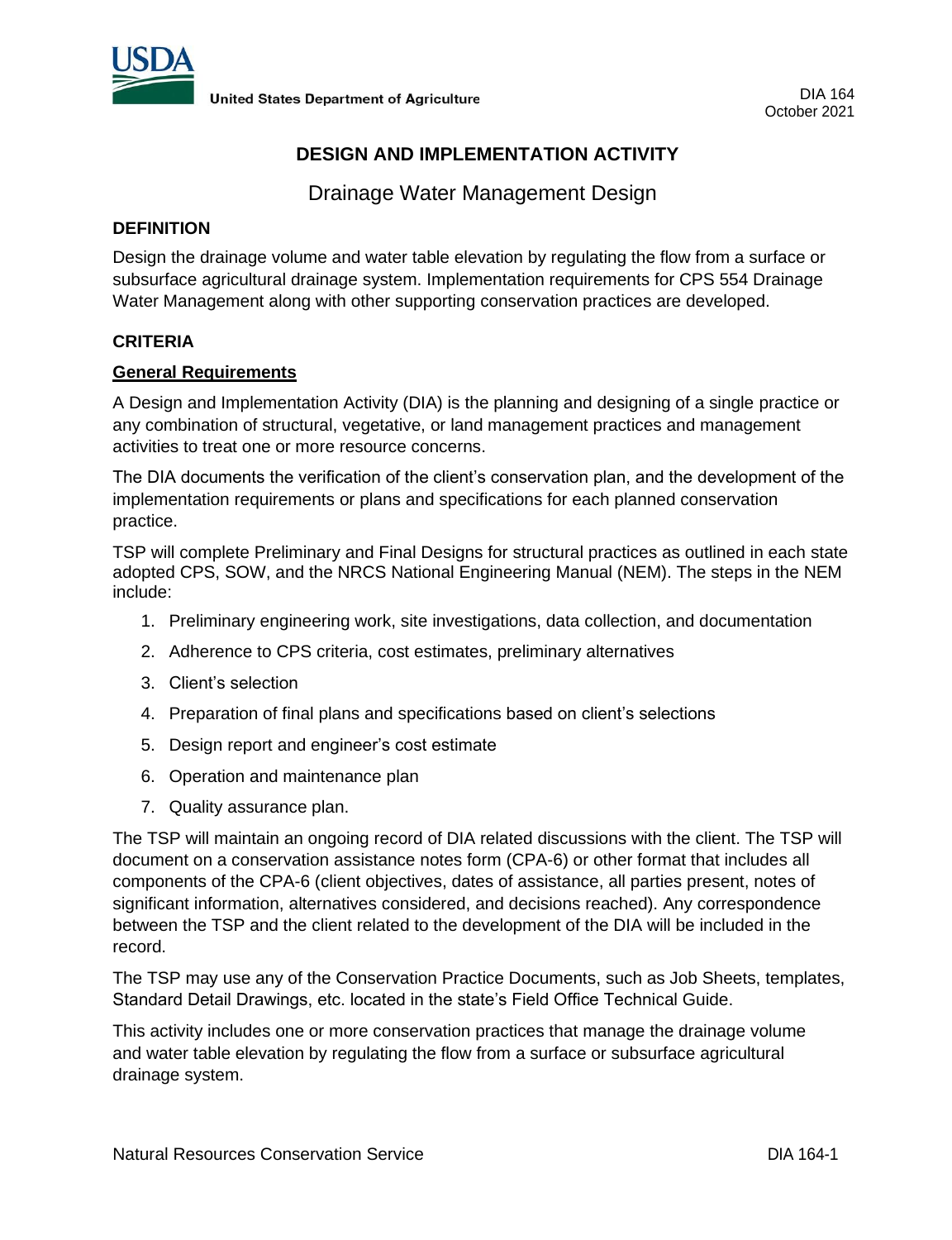The activity will meet the Natural Resource Conservation Service (NRCS) planning criteria for one or more of the following resource concerns:

Water Quality Degradation

Poor Plant Productivity and Health

Oxidation of Organic Matter in Soils

The activity will meet the state adopted NRCS Conservation Practice Standards (CPS) and Statements of Work (SOW) included in the client's conservation plan or EQIP Contract and include at least one of following:

Code 554 Drainage Water Management (Code and Name of Conservation Practice)

Code 604 Saturated Buffer

Code 605 Denitrifying Bioreactor

Code 606 Subsurface Drain

Code 607 Surface Drain, Field Ditch

Code 608 Surface Drain, Main or Lateral

Code 587 Structure for Water Control

Code 590 Nutrient Management

Code 340 Cover Crop

# **DELIVERABLES**

Two copies (hardcopy or electronic) of the plan must be developed—one for the client and one for the NRCS field office. At the client's request, Technical Service Provider (TSP) can deliver NRCS's copy to the NRCS Field Office. The client's copy must include the implementation requirements or plans, specifications, operation and maintenance, and quality assurance plan, unless the client requests other documents from this section. The NRCS copy must include all items identified herein. An additional electronic copy of the plan should also be uploaded on NRCS Registry.

# **1. Cover Page**

Cover page reporting the technical services provided by the TSP. Cover page(s) must include the following:

- a. Client information: Name, farm bill program, contract number, and contract item number.
- b. TSP information: name, address, phone number, email, TSP number, TSP expiration date; and county of service.
- c. Farm identification:
	- i. Farm name, owner name, street address, and county/state.
	- ii. Primary phone number of the client.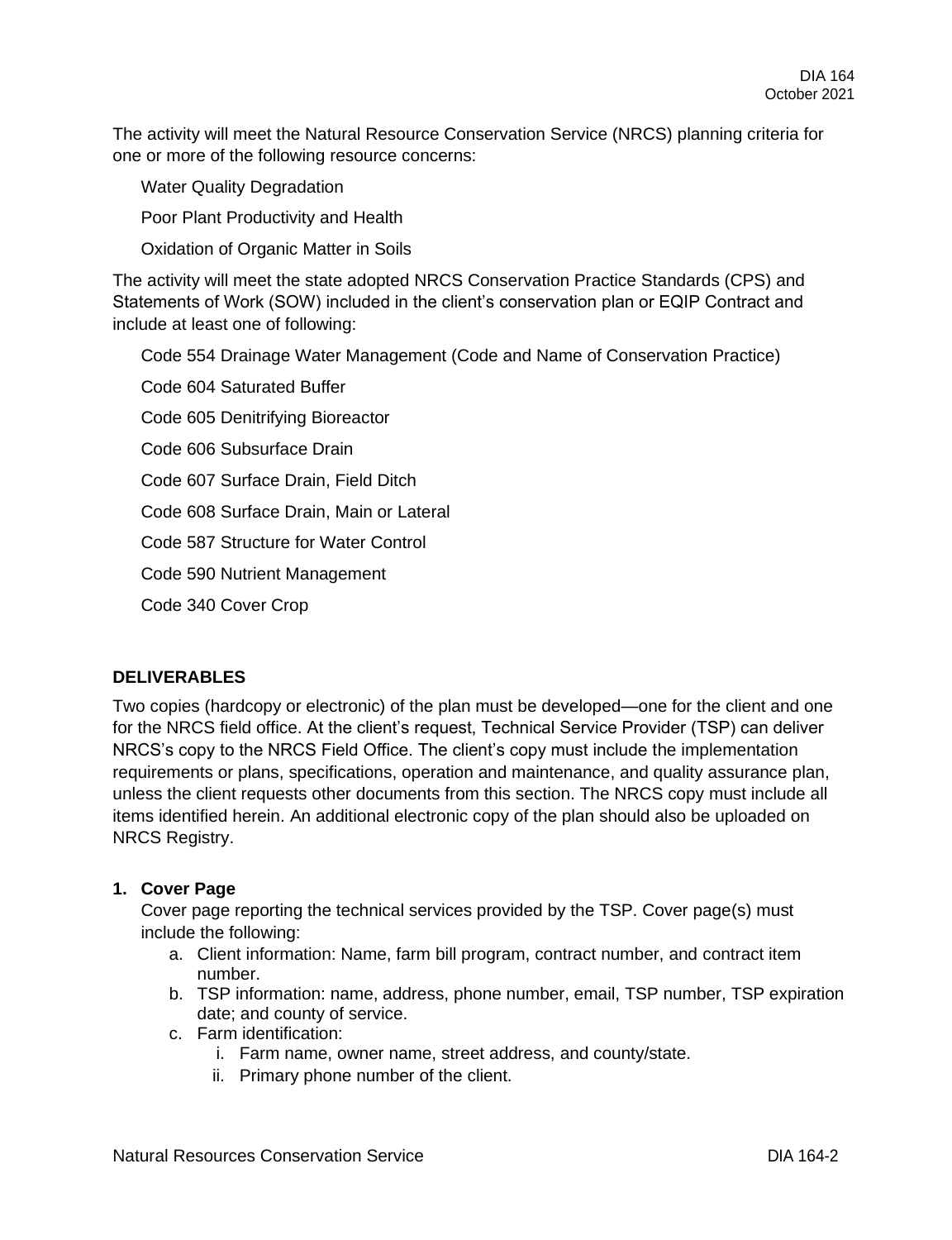# **iii. List of all practice and/or scenario designs included in this plan.**

- d. Statement by TSP that services provided:
	- i. Comply with all applicable Federal, State, Tribal, and local laws and requirements.
	- ii. Meet applicable NRCS standards, specifications, and program requirements.
	- iii. Are consistent with the conservation program goals and objectives for which the program contract was entered into by the client.
	- iv. Incorporate alternatives that are both cost effective and appropriate to address the resource issues.
- e. TSP certification statement: signature and date.
- f. Client acceptance statement:
	- i. A statement that the plans and specifications adequately represent existing conditions and the selected preliminary design alternatives, and the client understands and will abide with the operation and maintenance plans.
	- ii. Signature of the client and date the client received the plans.
- g. Block for NRCS reviewer acceptance (to be completed by NRCS).

#### **2. Conservation Assistance Notes and Correspondence**

- a. Conservation Assistance Notes (NRCS-CPA-6) or other format that includes all components of the CPA-6.
	- i. Document the client's objectives.
	- ii. Document each interaction with the client, include notes and results of that interaction, date, and initials of the TSP.
	- iii. Document each site visit, activity in the field, results of each site visit, all parties present, date, and initials of the TSP.
- b. Any correspondence between the TSP and the client relating to the development of the DIA.

### **3. Maps**

- a. Maps to include, but not be limited to:
	- i. General location map of the implementation areas showing access roads to the location.
	- ii. Conservation Plan map (this may consist of several maps to account for the entire implementation area). This map may be obtained from the client.
	- iii. Other maps, as needed, with appropriate interpretations.
- b. At a minimum, all maps developed for the DIA will include:
	- i. Title block showing:
		- Map title.
		- Client's name (individual or business).
		- Prepared with assistance from USDA NRCS
		- Assisted By [TSP planner's name].
		- Name of applicable conservation district, county, and State.
		- Date prepared.
	- ii. Map scale.
	- iii. Information needed to locate the implementation area, such as geographic coordinates, public land survey coordinates, etc.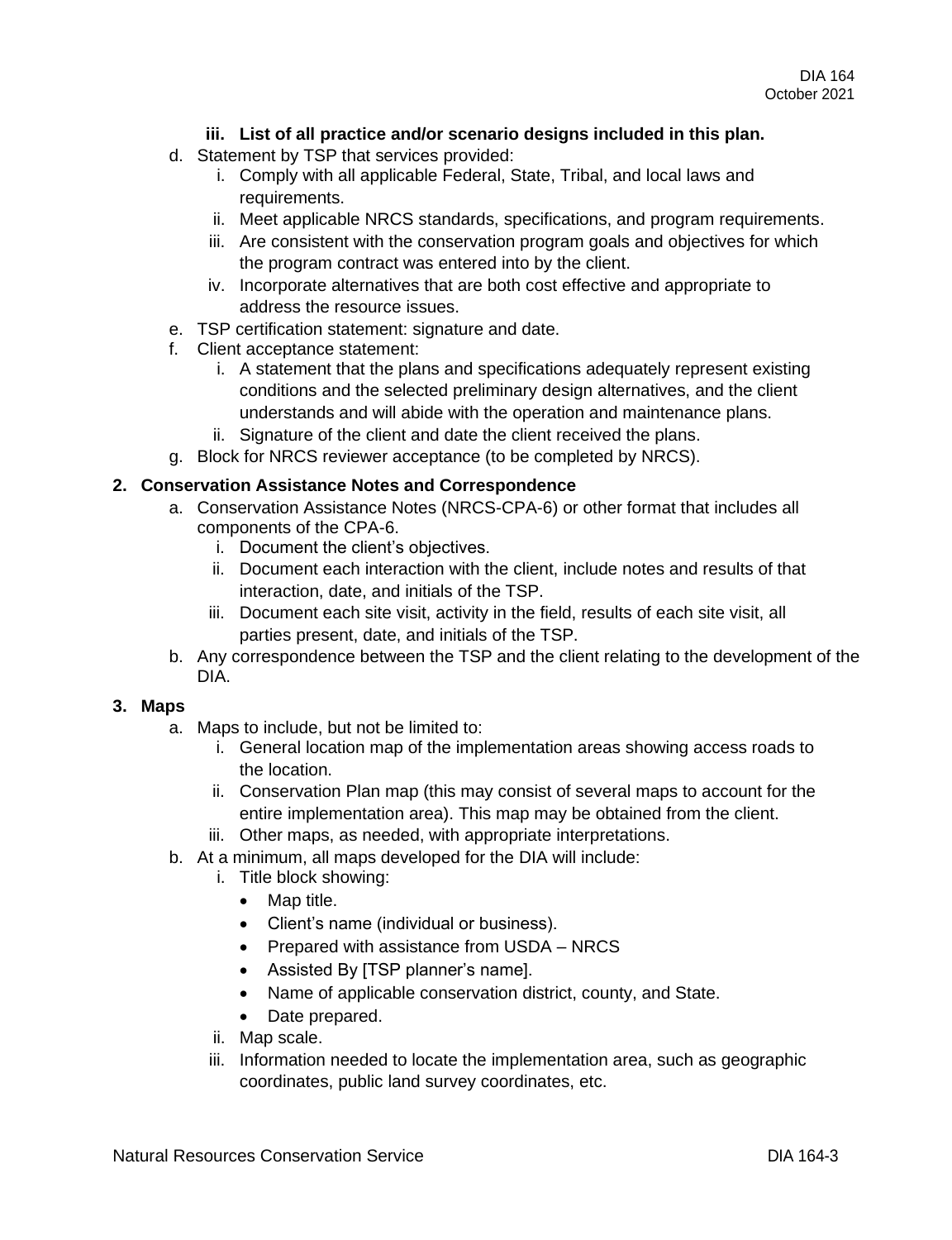- iv. North arrow.
- v. Appropriate map symbols and a map symbol legend on the map or as an attachment.

#### **4. Planning**

- a. Include and update, when needed, results from the NRCS approved assessment or tool used to evaluate drainage water conservation opportunities and the client's conservation plan.
	- i. Location, condition, and approximate size of existing systems. Document reasons for any failures or inadequacy (e.g., broken or collapsed sections).
	- ii. Inventory of soils, crops, yields, land capabilities, topography, wetlands, ecologically sensitive areas, existing physical features, and irrigation systems within area being considered for drainage (e.g., soils on-site, crops grown, field high and low points, source water location, above-ground and buried utilities, existing structures for water control, and existing power equipment).
	- iii. Areas in which crops show damage or area of surface ponding or saturation, high-water marks or damaging floods and dates of floods.
	- iv. Size, extent, and ownership of the area being considered for drainage as well as potential impacts outside the area being evaluated.
	- v. Sources of excess water from upslope land or channel overflow.
	- vi. Documentation of past drainage water management by crop and/or land use.
	- vii. Basis of existing drainage water management performance data (e.g., field measurement, original equipment manufacturer (OEM) specification, etc.) and report any differences between reported and expected performance attributed to age, operation, maintenance of equipment or similar factors.
	- viii. Rationale for drainage water management changes, if any, based on either:
		- Client's needs (e.g., reduce nutrients, pathogens, and pesticide loading from drainage systems into downstream receiving waters); or
		- to comply with CPS criteria.
	- ix. Drainage water conservation recommendations that can meet CPS criteria and will improve water quality degradation, plant vigor, oxidation of organic matter in soils, and/or address the drainage water management concerns of the client's operation.
- b. Using the criteria in the applicable state adopted CPS and the client's needs, develop preliminary design alternatives for each practice and/or scenario contracted in this DIA.
	- i. If applicable, provide a variety of different conditions for the same recommendation. For example:
		- Operation and maintenance changes of the existing drainage system(s).
		- Adding technologies to improve surface, subsurface, interception, water table, or pumping drainage management (e.g., automated structure for water control).
	- ii. Estimate installation cost, in dollars, of each preliminary design alternative. Work includes developing preliminary layouts, determining feasibility of current infrastructure, determining performance specifications of proposed equipment, computing approximate quantities of all components, and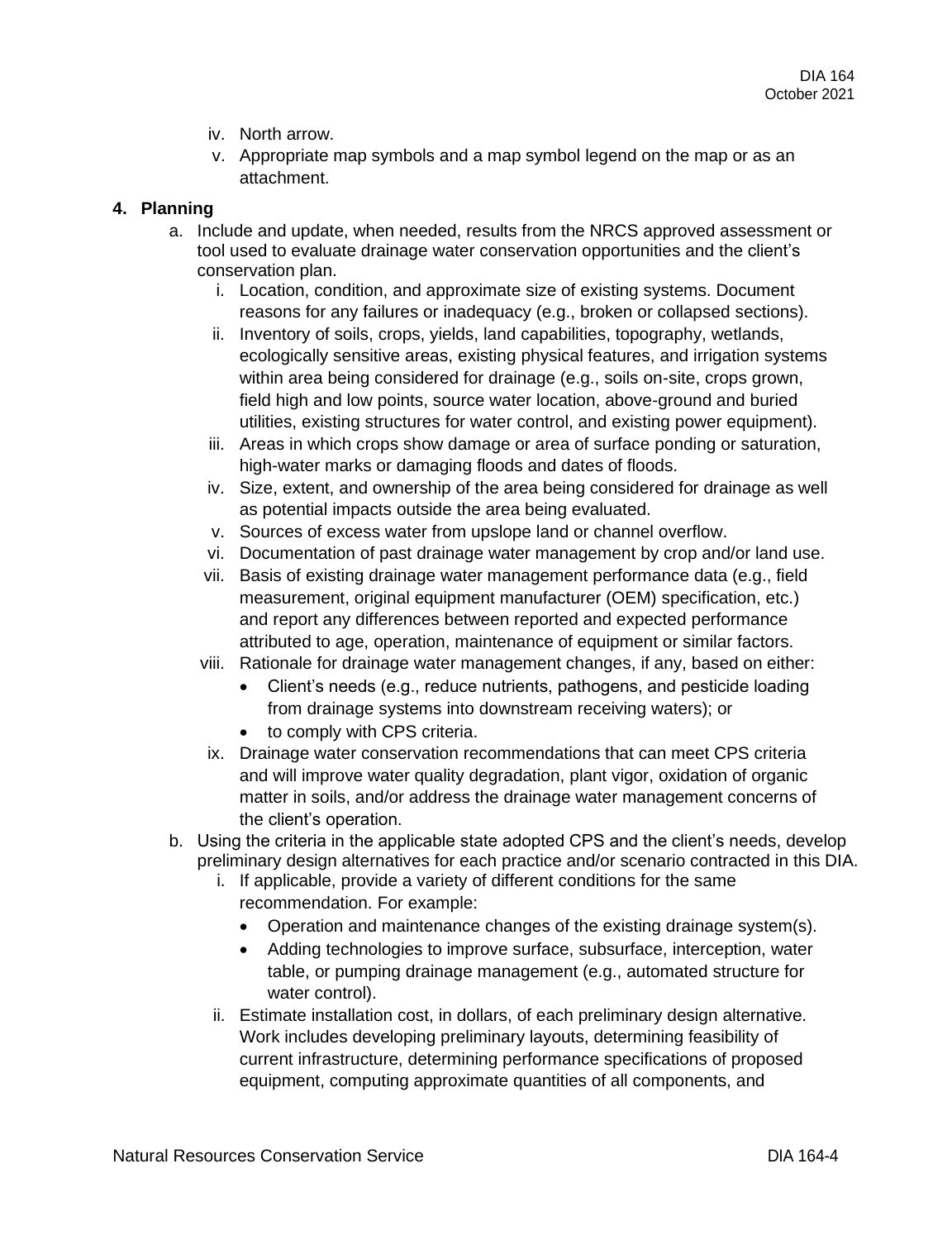estimating costs of equipment, materials, labor, permits, certifications, and related items required for installation and start-up of the system.

- iii. All preliminary design alternatives must be linked to improved management of drainage volume and water table elevation by regulating the flow from a surface or subsurface agriculture drainage system.
- iv. Determine the applicable NRCS financial assistance payment schedule scenario, quantity and payment rates for the implementation of each preliminary design.
- c. Present each preliminary design alternative to the client and obtain the client's selections. Document the selections and date received.

### **5. Documentation**

- a. Provide documentation of the following:
	- i. Surveys
	- ii. Geological Investigations
	- iii. Testing
	- iv. Layouts of all components
	- v. Material specifications
	- vi. Infrastructure and other considerations
	- vii. Structural, foundation, hydraulic, and other design computations and analysis
	- viii. Design checking and reviews
	- ix. Facilitating practices or components that support the drainage system(s) or management modification.
- b. Computations, analysis, and other items that support and ensure adherence to the CPS criteria and are needed to develop the plans and specifications.
- c. Engineer's cost estimate of each final design, including costs of components, materials, equipment, and labor required for demolition, relocation, installation, disposal and startup; fees for disposal, permits, and certifications; charges for testing and other quality assurance activities; and all other costs associated with the implementation of each design.
- d. Quality assurance activities that are required during installation to ensure the equipment, materials, and installations meet the design intent, function properly, provide the computed conservation benefits, and can be certified as meeting the plans and specifications.
- e. Other information as required in the CPS Statement of Work, including but not limited to, practice purpose, list of permits, facilitating practices, and state required items that affect safety and other environmental concerns.
	- i. Computed conservation benefits of each design using the appropriate baseline of constituents leaving the farm field, retained volume of drainage outflow for vegetative use, and thickness of aerated layer of the soil, by crop or land use.
	- ii. Analysis and evaluation of resource inventory conducted during preliminary design phase (e.g., soils tests, to include nutrient levels, organic matter content, soil's mechanical properties, and seasonal high water table and/or water tests, to include nutrients, pathogens, salinity, pH, and trace elements).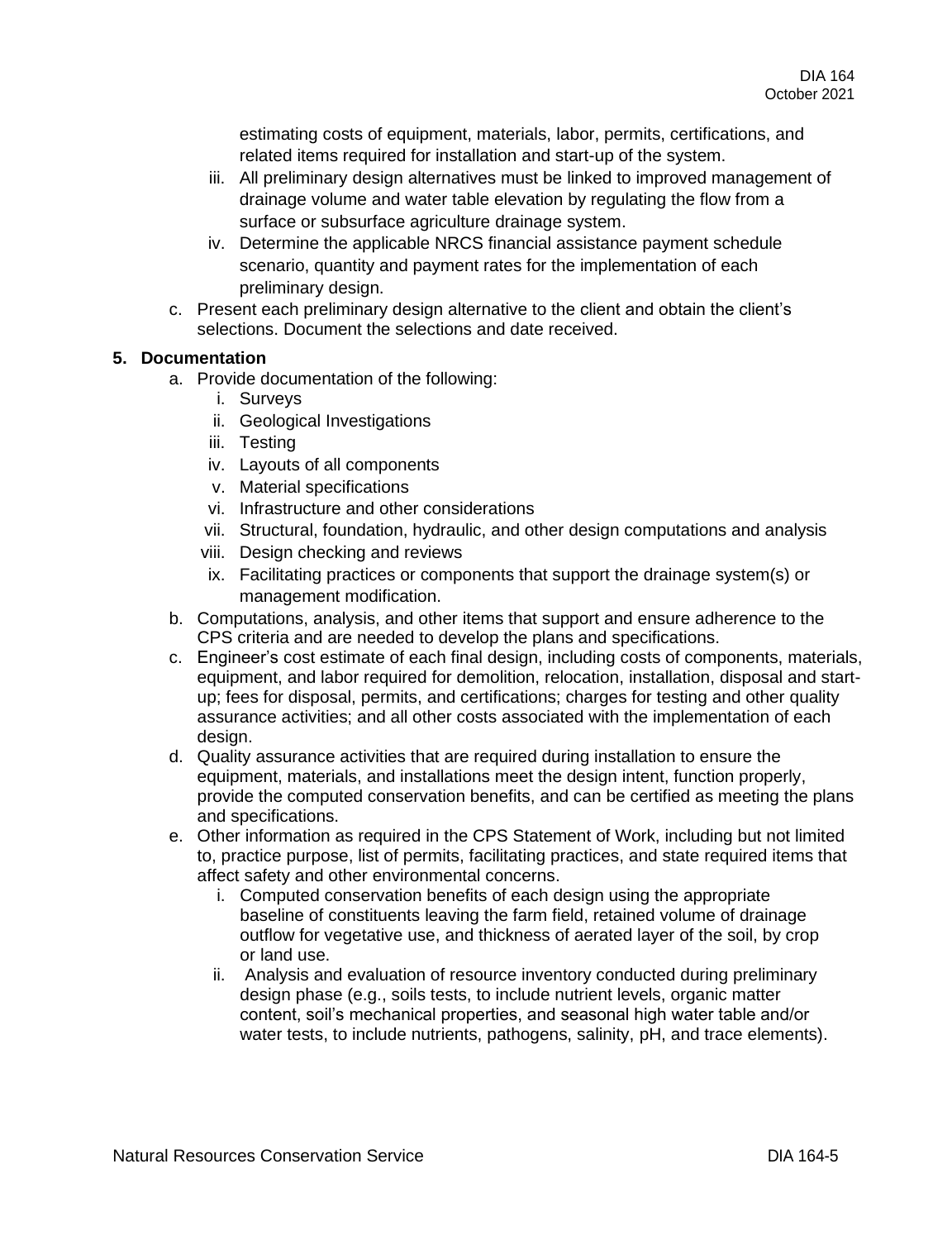- iii. Method planned to measure constituents leaving the farm field, retained volume of drainage outflow for vegetative use, and thickness of aerated layer of the soil, by crop or land use.
- iv. Documentation of the scientific method planned for scheduling the drainage discharge and water levels based on the methods identified in the CPS.
- v. A soils map that includes field boundaries, with the predominant soils listed and area quantified.
- vi. A drainage system map that includes the materials, diameters, dimensions and locations of mains and laterals. Flowline of any tile line leaving the field is labeled. If any changes to an existing drainage system are proposed to facilitate drainage water management, include the proposed configuration as a separate map.
- vii. Wetland delineation map. If no wetland, a statement to the effect in lieu of map.
- viii. A topographic map that shows elevation contours no greater than 2 feet. The drainage system map and topographic map are to the same scale, and be at least 1:1,600 (1 inch = 300 feet) or closer. The topographic map includes, at a minimum, all of the drained area as defined above and at least one point identified at the site (e.g., benchmark) with a known elevation and coordinates to facilitate final design of the DWM system at a later date.
- ix. An overlay of the above maps with location, size, control elevation, and impacted area identified for each planned control structure.
- x. Document associated conservation practices and components required to comprise a conservation system for

# **6. Implementation Requirements**

- a. Develop written Implementation Requirements for each design.
	- i. Include, as a minimum, all items listed in each CPS "Plans and Specifications" section and the SOW "Design" section.
	- ii. Include both graphical and narrative descriptions of the work. Provide descriptive information on the quality of the completed work and the quantities of all materials required for completion of the work.
	- iii. A location map, plan view and written information are required. These items may be included in a single document where all specification information is included on the plans, or in multiple documents where the specifications are independent of the plans.
	- iv. Include the following certification on the plans, along with the seal and/or signature of the TSP: "To the best of my professional knowledge, judgment, and belief, these plans meet applicable NRCS standards." (Title 210, NEM, Part 505, "Non-NRCS Engineering Services", Subpart B, Section 505.10(3)).
- b. Prepare an operation and maintenance plan for each design that the client will use after implementation of the practices are complete.
	- i. Include, as a minimum, all items listed in each CPS "Operation and Maintenance" section and the SOW "Design" section.
	- ii. Include requirements to obtain all applicable manufacturer installation guides, user manuals and warranty information.
	- iii. The time after harvest to replace boards and the designated outlet elevation